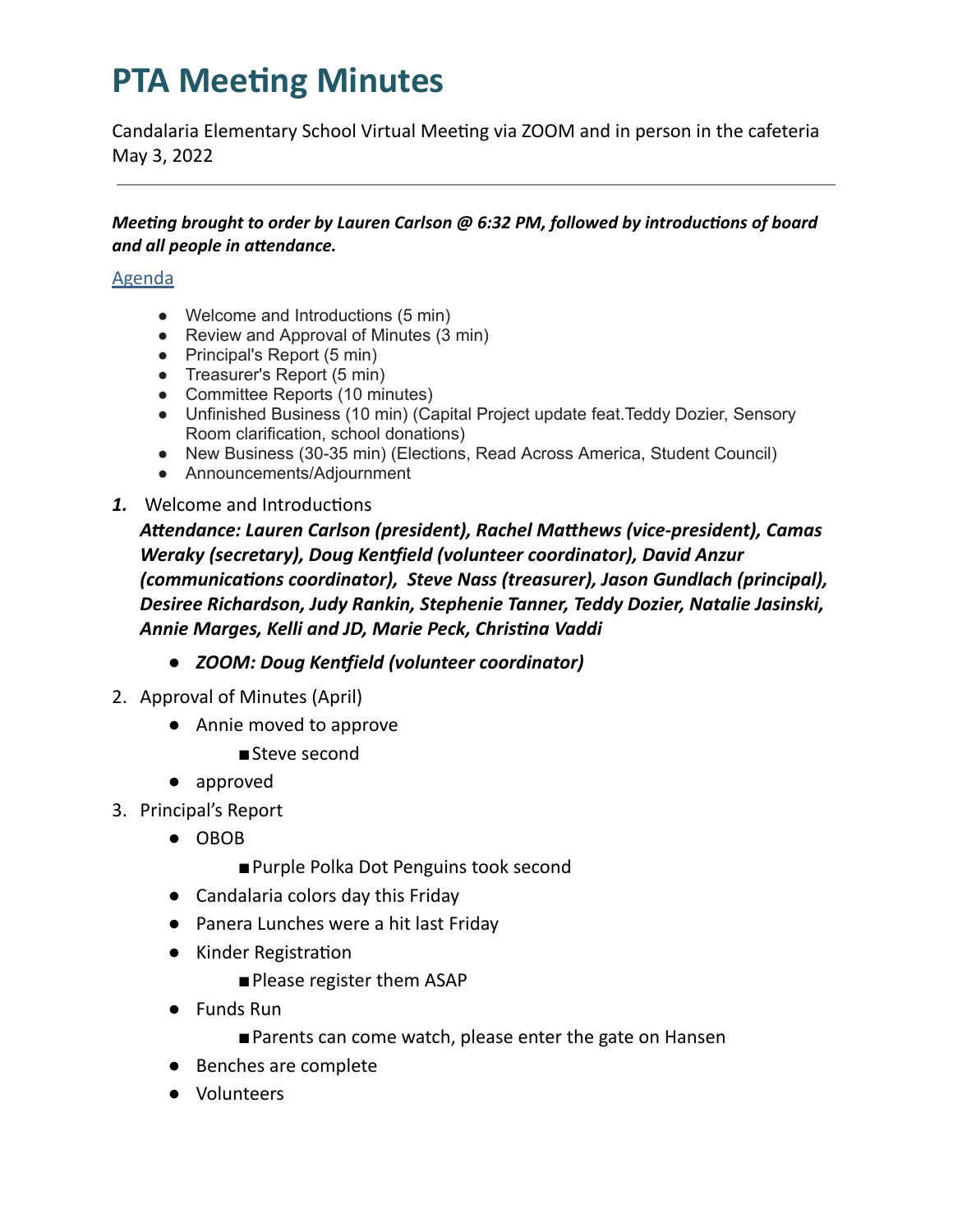Candalaria Elementary School Virtual Meeting via ZOOM and in person in the cafeteria May 3, 2022

- Must have background checks complete to volunteer
	- $\bullet$  do not wait until the last minute!
- Summer School
	- ■incoming 2nd and 3rd grade students
	- ■15-20 students per class
	- July 6-20
	- ■transportation provided
	- will also have other schools here, each with 2 classes
- 4. Treasurer's Report
	- lots of reimbursements, book fair cash, community events money
	- Check written to Bush Elementary as a donation to their PTA
	- started the year \$43,090.09
	- current balance \$34,946.96
	- Events are happening soon to hopefully make up the balance and fund the capital project
- 5. Committee Reports
	- Book Fair (April 22-29)
		- ■it was a huge success, 2nd largest book fair in history
		- Jessica Drake was a huge help
		- raised over \$3700 in free books for the school
	- 5th Grade committee
		- $\blacksquare$  Met last week for the first time
		- Some sort of trip or celebration
			- Last Friday before the end of school, June 10th tentative date
			- Courthouse rental
			- Requesting \$750 to fund the event
				- a. Rachel motioned to approve, second by Stephenie
				- b. approved
		- Promotion ceremony
			- don't know what this look like yet
	- Funds Run (May 5th)
		- ■Happening Thursday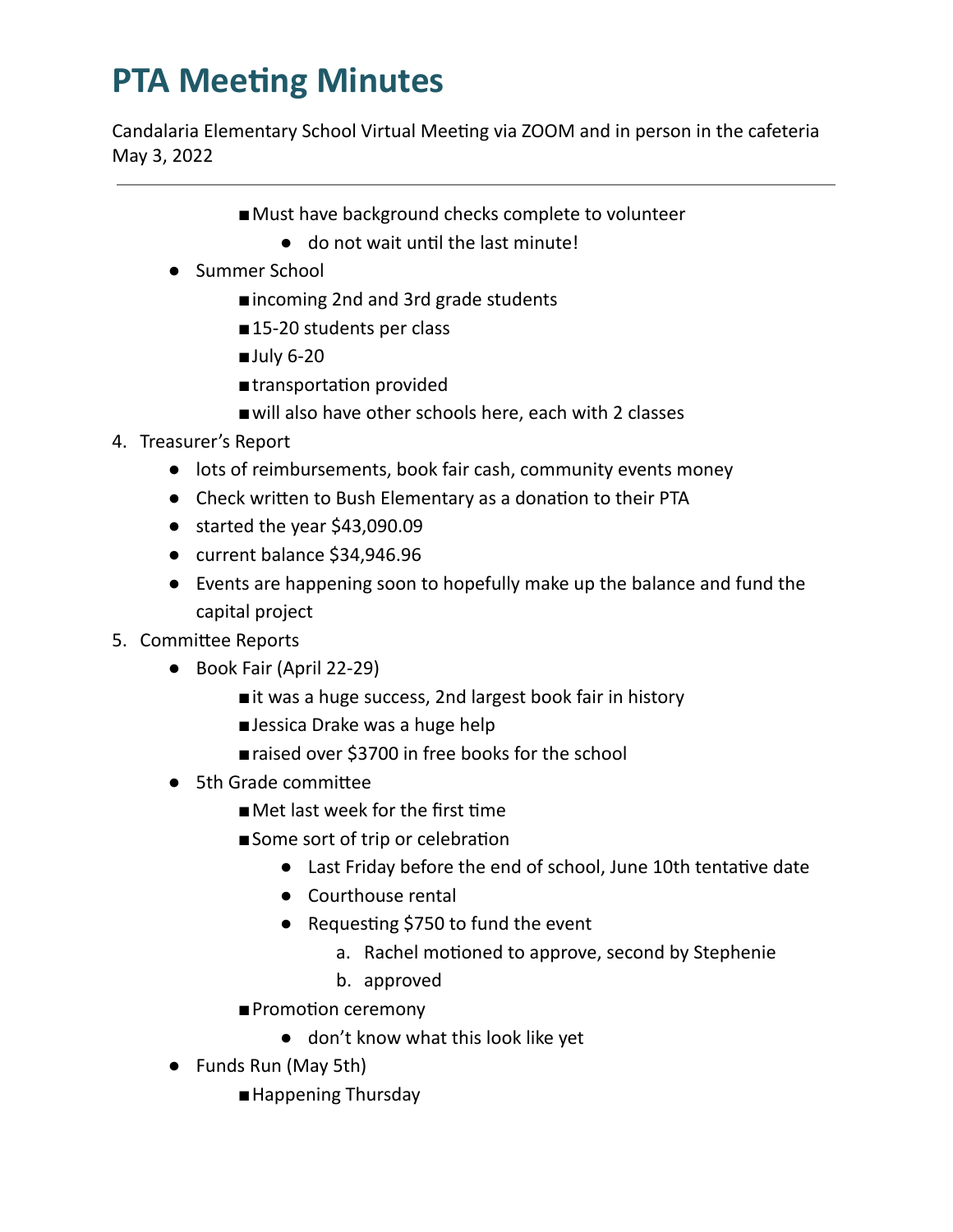Candalaria Elementary School Virtual Meeting via ZOOM and in person in the cafeteria May 3, 2022

- ■initial cash has been delivered to Steve, over \$4000 so far
- Talent Show (May 23rd)
	- ■tryouts tomorrow and Thursday after school
	- dress rehearsal May 22
	- ■30 acts so far
	- ■SSHS
- Auction (June 4th)
	- Not going to be a typical auction, but plugging away
	- Talk to other parents about it, free admission
	- Open to community members, 21+
	- Pay to enter the cornhole tournament, cash prizes
	- Still looking for businesses to sponsor the boards
		- \$500 for 2, \$350 for 1
	- Need a volunteer who is sports minded to help with the tournament
- 100-Mile Club
	- National 100-mile club featured as a golden school for this school year
	- photo taken today at 100-mile club and submitted today
	- <sup>1</sup>/<sub>3</sub> of our school participates
- Art Literacy
	- No date yet
- Memory Book
	- ■got some pictures, but need a lot more, certain classes are missing
- 6. Unfinished Business
	- Picnic tables
		- ■6 tables were finished last Saturday
		- ■Thanks from Teddy for PTA support to help him get is Eagle badge
	- Capital Project
		- ■Sensory Room
			- $\bullet$  will be fundraising at the auction
			- Room will be worked on next year
	- Donations to other schools
		- Donation to Bush made today